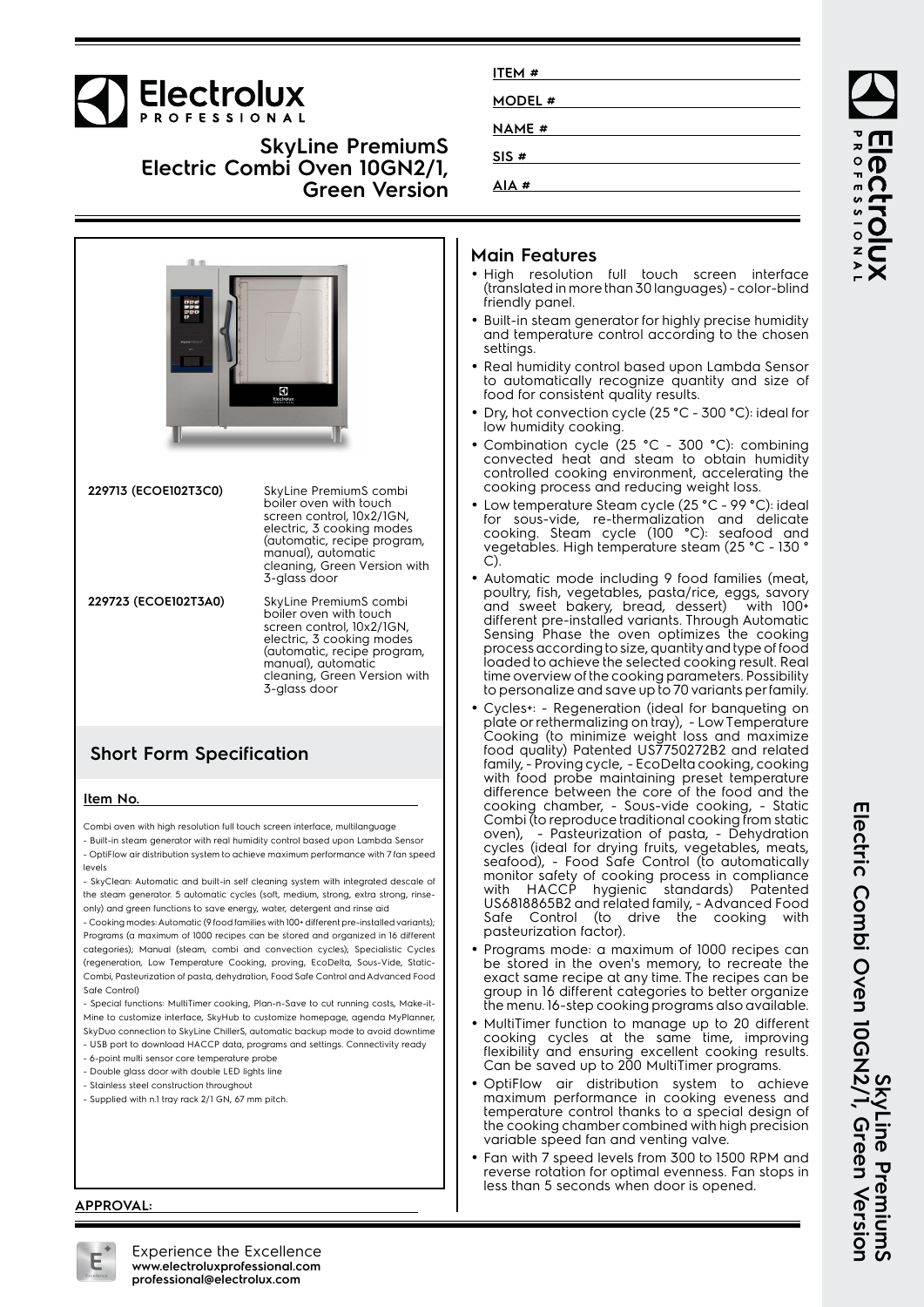

- 6-point multi sensor core temperature probe for maximum precision and food safety.
- Pictures upload for full customization of cooking cycles.
- Automatic fast cool down and pre-heat function.
- Reduced power function for customized slow cooking cycles.
- SkyClean: Automatic and built-in self cleaning system with integrated descale of the steam generator. 5 automatic cycles (soft, medium, strong, extra strong, rinse-only) and green functions to save energy, water, detergent and rinse aid. Also programmable with delayed start.
- Different chemical options available: solid (phosphate-free), liquid (requires optional accessory).
- Plan-n-Save function organizes the cooking sequence of the chosen cycles optimizing the work in the kitchen from a time and energy efficiency point of view.
- Make-it-mine feature to allow full personalization or locking of the user interface.
- • SkyHub lets the user group the favorite functions in the homepage for immediate access.
- MyPlanner works as an agenda where the user can plan the daily work and receive personalized alerts for each task.
- With SkyDuo the Oven and the Blast Chiller are connected to each other and communicate in order to guide the user through the cook&chill process optimizing time and efficiency (requires optional accessory).
- GreaseOut: predisposed for integrated grease drain and collection for safer operation (dedicated base as optional accessory).
- USB port to download HACCP data, share cooking programs and configurations. USB port also allows to plugin sous-vide probe (optional accessory).
- Connectivity ready for real time access to connected appliances from remote and HACCP monitoring (requires optional accessory).
- Trainings and guidances supporting materials easily accessible by scanning QR-Code with any mobile device.
- Back-up mode with self-diagnosis is automatically activated if a failure occurs to avoid downtime.
- Automatic consumption visualization at the end of the cycle.
- [NOT TRANSLATED]
- [NOT TRANSLATED]
- Energy Star 2.0 certified product.

### **Construction**

- Human centered design with 4-star certification for ergonomics and usability.
- Wing-shaped handle with ergonomic design and hands-free opening with the elbow, making managing trays simpler (Registered Design at EPO).
- Triple thermo-glazed door with 2 hinged inside panels for easy cleaning and double LED lights line.
- • Seamless hygienic internal chamber with all rounded corners for easy cleaning.
- 304 AISI stainless steel construction throughout.
- Front access to control board for easy service.
- Integrated spray gun with automatic retracting system for fast rinsing.
- IPX 5 spray water protection certification for easy cleaning.
- Supplied with n.1 tray rack 2/1 GN, 67 mm pitch.

## **Optional Accessories**

• Water softener with cartridge and flow PNC 920003 ❑ meter (high steam usage)

## **SkyLine PremiumS Electric Combi Oven 10GN2/1, Green Version**

| • Water softener with salt for ovens with<br>automatic regeneration of resin                                                  | PNC 921305                      | ❏                |
|-------------------------------------------------------------------------------------------------------------------------------|---------------------------------|------------------|
| • Wheel kit for 6 $&$ 10 GN 1/1 and 2/1 GN<br>oven base (not for the disassembled                                             | PNC 922003                      | ❏                |
| one)<br>• Pair of AISI 304 stainless steel grids,<br>GN 1/1                                                                   | PNC 922017                      | ❏                |
| · Pair of grids for whole chicken (8 per<br>grid - 1,2kg each), GN 1/1                                                        | PNC 922036                      | ❏                |
| · AISI 304 stainless steel grid, GN 1/1                                                                                       | <b>PNC 922062</b>               | ❏                |
| • AISI 304 stainless steel grid, GN 2/1                                                                                       | PNC 922076                      | $\Box$           |
| • External side spray unit (needs to be<br>mounted outside and includes support<br>to be mounted on the oven)                 | <b>PNC 922171</b>               | $\Box$           |
| • Pair of AISI 304 stainless steel grids,<br>GN 2/1                                                                           | <b>PNC 922175</b>               | ❏                |
| • Baking tray for 5 baguettes in<br>perforated aluminum with silicon<br>coating, 400x600x38mm                                 | <b>PNC 922189</b>               | ❏                |
| • Baking tray with 4 edges in perforated<br>aluminum, 400x600x20mm                                                            | PNC 922190                      | ❏                |
| • Baking tray with 4 edges in aluminum,<br>400x600x20mm                                                                       | <b>PNC 922191</b>               | ❏                |
| • Pair of frying baskets                                                                                                      | PNC 922239                      | ❏                |
| · AISI 304 stainless steel bakery/pastry<br>grid 400x600mm                                                                    | PNC 922264                      | ❏                |
| • Double-step door opening kit                                                                                                | <b>PNC 922265</b>               | ❏                |
| • Grid for whole chicken (8 per grid -<br>1,2kg each), GN 1/1                                                                 | <b>PNC 922266</b>               | $\Box$           |
| • USB probe for sous-vide cooking                                                                                             | PNC 922281                      | ❏                |
| $\bullet\,$ Kit universal skewer rack and 6 short<br>skewers for Lengthwise and Crosswise<br>ovens                            | <b>PNC 922325</b>               | ❏                |
| • Universal skewer rack                                                                                                       | PNC 922326                      | ❏                |
| • 6 short skewers                                                                                                             | <b>PNC 922328</b>               | $\Box$           |
| • Multipurpose hook                                                                                                           | PNC 922348                      | ❏                |
| • 4 flanged feet for 6 $\&$ 10 GN, 2",<br>100-130mm                                                                           | <b>PNC 922351</b>               | ❏                |
| • Grease collection tray, GN 2/1, H=60<br>mm                                                                                  | PNC 922357                      | ❏                |
| • Grid for whole duck (8 per grid - 1,8kg<br>each), GN 1/1                                                                    | <b>PNC 922362</b>               | ❏                |
| • Thermal cover for 10 GN 2/1 oven and<br>blast chiller freezer                                                               | <b>PNC 922366</b>               | ❏                |
| • Tray support for 6 & 10 GN 2/1<br>disassembled open base                                                                    | PNC 922384                      | ❏                |
| • Wall mounted detergent tank holder                                                                                          | PNC 922386                      | ❏                |
| $\bullet$ - not translated -<br>$\bullet$ - NOTTRANSLATED -                                                                   | PNC 922390<br><b>PNC 922399</b> | $\Box$<br>$\Box$ |
| $\bullet$ - not translated -                                                                                                  | <b>PNC 922412</b>               | $\Box$           |
| • Tray rack with wheels, 10 GN 2/1, 65mm                                                                                      | <b>PNC 922603</b>               | $\Box$           |
| pitch (included)                                                                                                              |                                 |                  |
| • Tray rack with wheels 8 GN 2/1, 80mm<br>pitch                                                                               | PNC 922604                      | ❏                |
| • Slide-in rack with handle for 6 $\&$ 10 GN<br>2/1 oven                                                                      | PNC 922605                      | ❏                |
| • Bakery/pastry tray rack with wheels<br>400x600mm for 10 GN 2/1 oven and<br>blast chiller freezer, 80mm pitch (8<br>runners) | <b>PNC 922609</b>               | ❏                |
| • Open base with tray support for 6 & 10<br>GN 2/1 oven                                                                       | <b>PNC 922613</b>               | ❏                |



**SkyLine PremiumS Electric Combi Oven 10GN2/1, Green Version**

The company reserves the right to make modifications to the products without prior notice. All information correct at time of printing.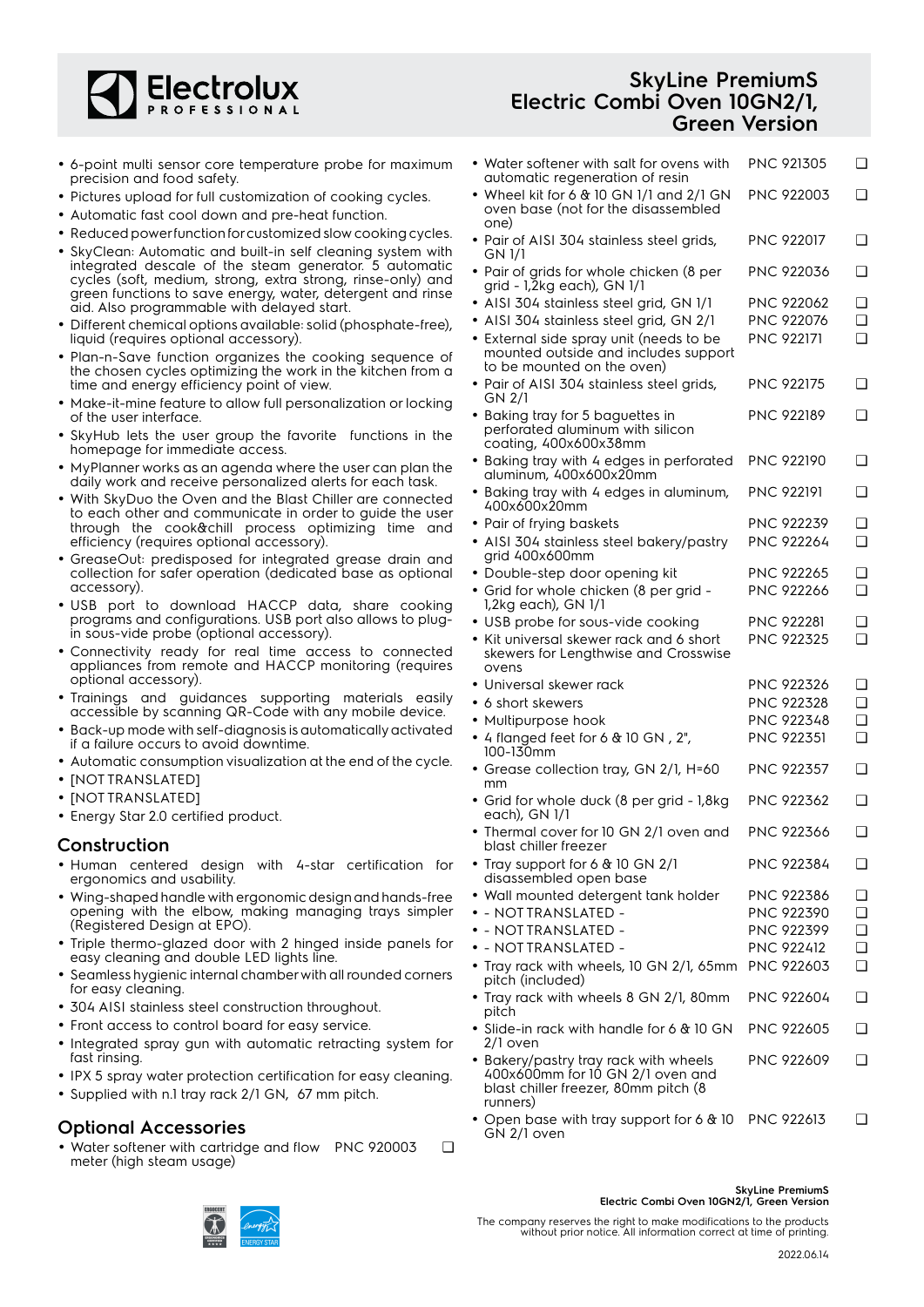

| <b>SkyLine PremiumS</b>      |
|------------------------------|
| Electric Combi Oven 10GN2/1, |
| <b>Green Version</b>         |

| • Cupboard base with tray support for 6<br>& 10 GN 2/1 oven                                                 | <b>PNC 922616</b>               | ∩                    |
|-------------------------------------------------------------------------------------------------------------|---------------------------------|----------------------|
| • External connection kit for detergent<br>and rinse aid                                                    | <b>PNC 922618</b>               | □                    |
| • Stacking kit for electric 6 GN 2/1 oven<br>placed on electric 10 GN 2/1 oven                              | <b>PNC 922621</b>               | ∩                    |
| • Trolley for slide-in rack for 6 & 10 GN 2/1 PNC 922627<br>oven and blast chiller freezer                  |                                 | ∩                    |
| • Trolley for mobile rack for 6 GN 2/1 on 6 PNC 922631<br>or 10 GN 2/1 ovens                                |                                 | ∩                    |
| • Stainless steel drain kit for 6 & 10 GN<br>oven, dia=50mm                                                 | PNC 922636                      | ∩                    |
| · Plastic drain kit for 6 &10 GN oven,<br>dia=50mm                                                          | PNC 922637                      | ❏                    |
| • Trolley with 2 tanks for grease<br>collection                                                             | PNC 922638                      | ❏                    |
| • Grease collection kit for open base (2)<br>tanks, open/close device and drain)                            | PNC 922639                      | ❏                    |
| • Banquet rack with wheels holding 51<br>plates for 10 GN 2/1 oven and blast<br>chiller freezer, 75mm pitch | <b>PNC 922650</b>               | ◻                    |
| • Dehydration tray, GN 1/1, H=20mm                                                                          | <b>PNC 922651</b>               | <b>□</b>             |
| · Flat dehydration tray, GN 1/1                                                                             | PNC 922652<br>PNC 922654        | ❏<br>❏               |
| • Open base for 6 & 10 GN 2/1 oven,<br>disassembled                                                         |                                 |                      |
| • Heat shield for 10 GN 2/1 oven                                                                            | PNC 922664                      | ❏                    |
| • Heat shield-stacked for ovens 6 GN 2/1<br>on 10 GN 2/1                                                    | <b>PNC 922667</b>               | ❏                    |
| Kit to fix oven to the wall                                                                                 | <b>PNC 922687</b><br>PNC 922692 | ❏<br>∩               |
| • Tray support for 6 & 10 GN 2/1 open<br>base                                                               |                                 |                      |
| • 4 adjustable feet with black cover for 6<br>& 10 GN ovens, 100-115mm                                      | <b>PNC 922693</b>               | ❏                    |
| • Wifi board (NIU)                                                                                          | <b>PNC 922695</b>               | ❏                    |
| · - NOTTRANSLATED -                                                                                         | PNC 922696                      | <b>□</b>             |
| • Detergent tank holder for open base                                                                       | PNC 922699                      | ❏                    |
| • Mesh grilling grid                                                                                        | PNC 922713<br><b>PNC 922714</b> | <b>□</b><br><b>□</b> |
| • Probe holder for liquids<br>• Odourless hood with fan for 6 & 10 GN                                       | PNC 922719                      | ❏                    |
| 2/1 electric ovens                                                                                          |                                 |                      |
| · Odourless hood with fan for 6+6 or 6+10 PNC 922721<br>GN 2/1 electric ovens                               |                                 | ❏                    |
| • Condensation hood with fan for 6 & 10<br>GN 2/1 electric oven                                             | PNC 922724                      | ❏                    |
| $\bullet$ Condensation hood with fan for<br>stacking 6+6 or 6+10 GN 2/1 electric<br>ovens                   | <b>PNC 922726</b>               |                      |
| • Exhaust hood with fan for 6 & 10 GN 2/1 PNC 922729<br>GN ovens                                            |                                 |                      |
| • Exhaust hood with fan for stacking 6+6<br>or 6+10 GN 2/1 ovens                                            | <b>PNC 922731</b>               | □                    |
| • Exhaust hood without fan for 6&10x2/1<br>GN oven                                                          | PNC 922734                      |                      |
| • Exhaust hood without fan for stacking<br>6+6 or 6+10 GN 2/1 ovens                                         | PNC 922736                      |                      |
| • 4 high adjustable feet for 6 $\&$ 10 GN<br>ovens, 230-290mm                                               | PNC 922745                      |                      |
| • Tray for traditional static cooking,<br>$H=100$ mm                                                        | <b>PNC 922746</b>               |                      |
| · Double-face griddle, one side ribbed<br>and one side smooth, 400x600mm                                    | PNC 922747                      |                      |
| • - NOTTRANSLATED -                                                                                         | <b>PNC 922752</b>               | ❏                    |

| • - NOTTRANSLATED -                                                   | <b>PNC 922774</b> | □  |
|-----------------------------------------------------------------------|-------------------|----|
| $\bullet$ - not translated -                                          | <b>PNC 922776</b> | □  |
| • Non-stick universal pan, GN 1/1,<br>$H = 20$ mm                     | PNC 925000        | □  |
| • Non-stick universal pan, GN 1/1,<br>$H = 40$ mm                     | <b>PNC 925001</b> | ı. |
| • Non-stick universal pan, GN 1/1,<br>$H = 60$ mm                     | <b>PNC 925002</b> | □  |
| • Double-face griddle, one side ribbed<br>and one side smooth, GN 1/1 | <b>PNC 925003</b> | □  |
| • Aluminum grill, GN 1/1                                              | PNC 925004        | □  |
| • Frying pan for 8 eggs, pancakes,<br>hamburgers, GN 1/1              | <b>PNC 925005</b> | □  |
| • Flat baking tray with 2 edges, GN 1/1                               | PNC 925006        | □  |
| Potato baker for 28 potatoes, GN 1/1                                  | <b>PNC 925008</b> | □  |
| • Compatibility kit for installation on<br>previous base GN 2/1       | <b>PNC 930218</b> | □  |

|  | <b>BOOKOMAD</b> |                    |
|--|-----------------|--------------------|
|  |                 | <b>ENERGY STAR</b> |
|  |                 |                    |

• - NOT TRANSLATED - PNC 922773 ❑

**SkyLine PremiumS Electric Combi Oven 10GN2/1, Green Version**

The company reserves the right to make modifications to the products without prior notice. All information correct at time of printing.